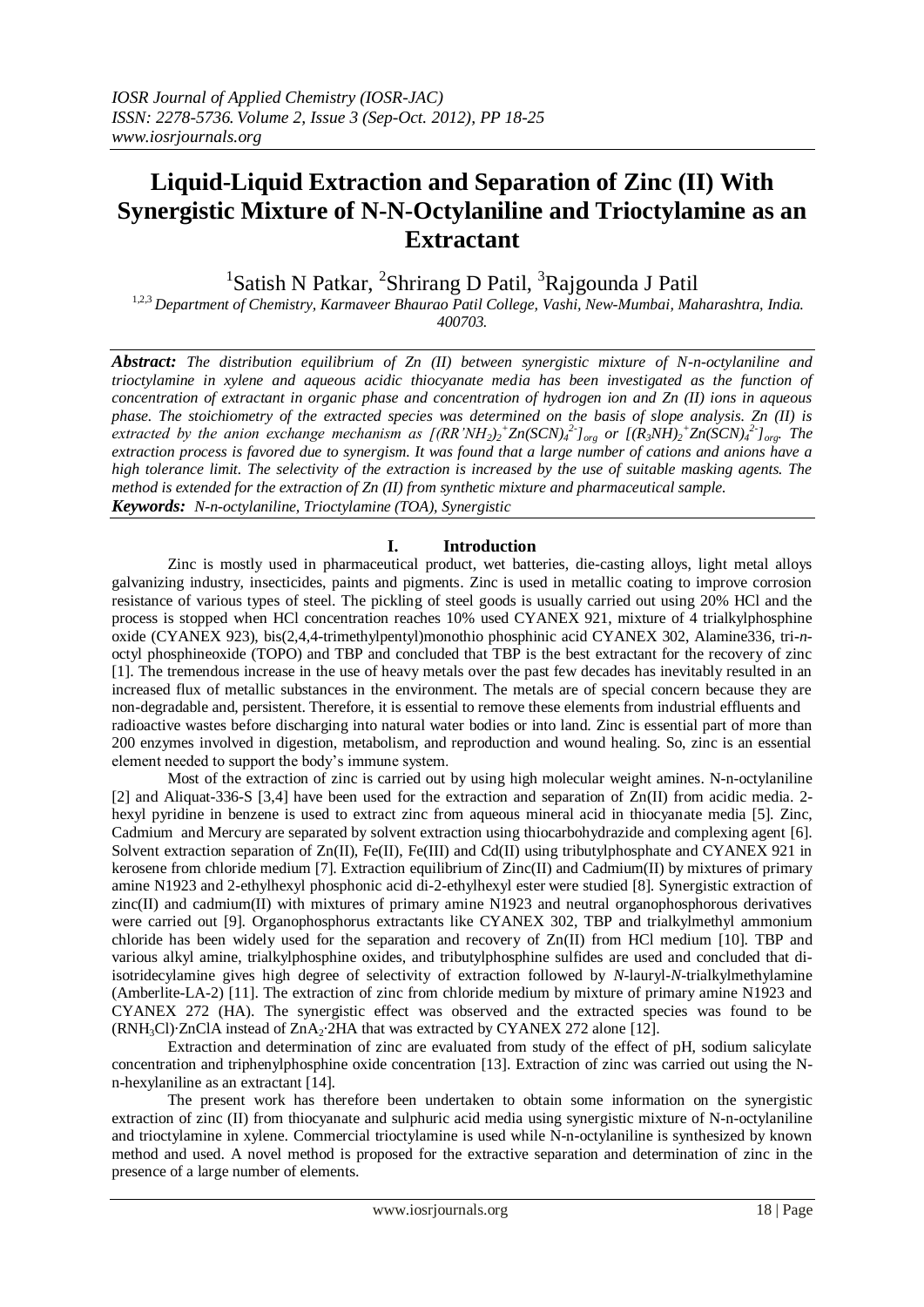## **II. Experimental**

## **II.1 Reagents**

N-n-octylaniline: The amine was synthesized and purified by distillation [15]. Trioctylamine (TOA) (Spectrochem) is used.

Synergistic mixture of N-n-octylaniline and Trioctylamine solution: The solution (% v/v) was prepared by taking equal volume of each in xylene having approximate isomeric composition, o-xylene – 10%, m-xylene and p-xylene 45% each.

Zinc solution: The stock solution of zinc was prepared by dissolving a suitable amount of zinc sulphate heptahydrate in dimineralised water and to it add 5ml of concentrated sulphuric acid and diluting it to 250ml with dimineralised water. The solution was standardized complexometrically. It contained 5mg zinc per ml. The zinc solution of 0.5 mg/ml was prepared by appropriate dilution.

Thorium solution: A 0.01 M solution was prepared by using thorium nitrate pentahydrate. 0.002M Thorium solution was prepared by appropriate dilution.

Acetate Buffer solution: A solution was prepared by dissolving 27.2gm of sodium acetate trihydrate in 400ml dimineralised water, adding 17ml of glacial acetic acid and diluting it to one litre.

EDTA solution: 0.01M solution was prepared by dissolving 3.722 g disodium salt of EDTA in 1000ml demineralised water. 0.002M EDTA was prepared by appropriate dilution.

All chemicals used were of analytical reagent grade.

#### **II.2 Procedure**

To an aliquot of solution containing 0.5 mg/ml of zinc, required quantity of sulphuric acid and potassium thiocyanate solution was added to make the concentration of  $0.1M - 7.0M$  and  $0.01M - 2.0M$ respectively in a volume of 10 ml. The solution was shaken and swirled in a 125ml separating funnel with 10 ml mixture of N-n-octylaniline and trioctylamine (0.5 - 1%) having volume ratio (1:1) in xylene for 3 minutes. The two layers were allowed to separate. The organic phase was stripped twice with 25 ml of acetate buffer for 3 minutes. The amount of zinc in stripped solution was determined complexometrically [16], by adding excess of 0.002M EDTA and back titrating against 0.002M thorium nitrate using xylenol orange indicator. The endpoint is yellow to red.

# **III. Results and Discussion**

## **III.1 Effect of the concentration of synergistic mixture and sulphuric acid on Zn (II) extraction.**

Zinc was extracted using varying concentrations of synergistic mixture of N-n-octylaniline and Trioctylamine (0.5 – 1.0%), sulphuric acid (0.1 - 7M) and potassium thiocyanate (0.01 – 2.0M) (*Refer Tables 1, 2 and 3, Fig. 1 and 2*). It was observed that the quantitative extraction of zinc could be attained at the concentrations 1% of the synergistic mixture and at 2.5M sulphuric acid and 0.25M potassium thiocyanate.

## **III.2 Effect of variation in the concentration of amines in the synergistic mixture on the Zn (II) extraction**

Variation in concentration of amines in the mixture was carried out (*Refer Table 4 & 5 and Fig. 3 & 4*). It was observed that the quantitative extraction of zinc could be attained at the 1% of synergistic mixture (mixture of 0.5% N-n-octylaniline and 0.5% Trioctylamine) in xylene. Increase in concentration of either of the amine, results into decrease in extraction.

## **III.3 Effects of various diluents on extraction of Zn (II)**

Various solvents such as xylene, toluene, benzene, chloroform, carbon tetrachloride and nitrobenzene were used as diluents for synergistic mixture of N-n-octylaniline and Trioctylamine. It was noted that non-polar diluents were more efficient. The clear phase separation was achieved by using xylene. Thus xylene is preferred as diluents throughout the work. (*Refer Table 6*).

## **III.4 Enrichment study**

The extraction was quantitative when the aqueous to organic volume ratio was up to 3 : 1 and extraction of Zn (II) was decreased beyond it (*Refer Table 7*). Extraction equilibrium was reached within 3 minutes. There was no adverse effect on the extraction of zinc by increase in extraction and stripping period.

## **III.5 Nature of extracted species**

The investigation of the ion association complex of zinc, thiocyanate, sulphuric acid and synergistic mixture of N-n-octylaniline and trioctylamine was carried out from the plots of log D vs. log [N-n-octylaniline and trioctylamine] (*Refer Fig. 5*). The slopes obtained at 0.03M, 0.1M, 0.15M and 1.5M of potassium thiocyanate are 2.5, 2.0, 1.9 and 2.2 respectively indicating that metal to amine ratio in the extracted species is 1:2. Hence, the extracted species would be probably  $[(RRNH<sub>2</sub><sup>+</sup>)<sub>2</sub> Zn(SCN)<sub>4</sub><sup>2-</sup>]$  and  $[(R<sub>3</sub>NH)<sub>2</sub><sup>+</sup> Zn(SCN)<sub>4</sub><sup>2-</sup>]$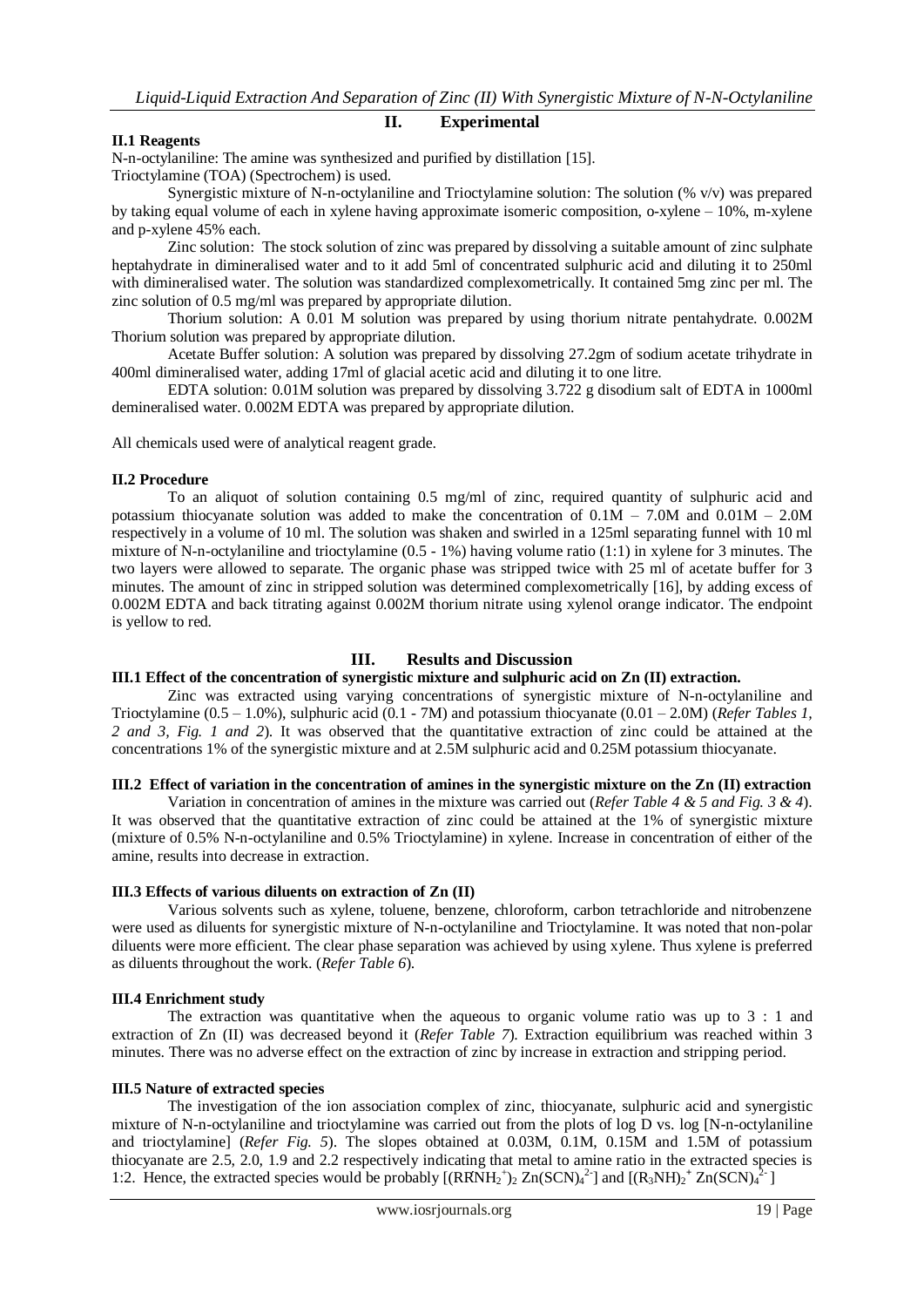The probable extraction mechanism is as follows:

## **III.6 Effect of foreign ions**

The solutions containing 0.5 mg of zinc (II) (in final solution) and varying amounts of diverse ions were prepared and the content of zinc was determined after extraction. The following ions present/in mg/did not cause any interference: acetate, ascorbate, succinate, oxalate, thiourea/100/, tartarate, phosphate/50/, citrate/25/, Mg(II)/35/, Mn(II)/40/, Cr(III)/20/, Hg(II)/20/, Ni(II)/10/, Ce(II)/10/, As(III)/5/, Zr(IV)/20/. However, the interference can be removed by masking. Th(IV) and Co(II) were masked with oxalate/100, Bi(III) and Cu(II) were masked with thiourea/100/, Fe(III) with ascorbate/100/, Sn(II) with citrate/25/ and Cd(II) with tartarate/50/ (*Refer Table 8*).

## **III.7 Applications**

The separation and estimation of zinc from pharmaceutical product and synthetic mixtures was successfully carried out using the developed method. The results obtained indicate that the method is suitable for the extractive separation and estimation of zinc.

## **III.7.1 Zinc in synthetic mixtures**

Synthetic mixtures containing zinc along with various elements were prepared. The proposed method was applied to the extraction and separation of zinc from the mixtures. The results of analysis showed that Zn(II) could be separated and determined from synthetic multi-component mixtures. (*Refer Table 9*)

## **III.7.2 Analysis of Zinc in pharmaceutical product**

## **III.7.2.1 Calcimax Syrup (Calcium Syrup)**

A 10ml syrup was dissolved in perchloric acid containing small amount of nitric acid. This is subjected to evaporation to dryness. The small amount of perchloric acid is added and evaporated to dryness. The residue obtained was leached with distilled water and diluted to 100ml with distilled water. An aliquot was taken for extraction and estimation of zinc was carried out by recommended procedure. The average of five results is reported (*Refer Table 10*).

## **III.7.2.2 Folinz Tablet**

A tablet was dissolved in perchloric acid containing small amount of nitric acid. This is subjected to evaporation to dryness. The small amount of perchloric acid is added and evaporated to dryness. The residue obtained was leached with distilled water and diluted to 100ml with distilled water. An aliquot was taken for extraction and estimation of zinc was carried out by recommended procedure. The average of five results is reported (*Refer Table 10*).

# **IV. Figures and Tables**

Table – 1: Effect of different concentration of synergistic mixture of N-n-octylaniline and Trioctylamine on Zn (II) distribution ratio (at  $2.5M$  H<sub>2</sub>SO<sub>4</sub> and  $0.25M$  KSCN)

| N-n-octylaniline and<br>Trioctylamine.% |       | Extraction%<br>Ratio. D | Distribution |
|-----------------------------------------|-------|-------------------------|--------------|
| 0.50                                    | 92.50 | 12.33                   |              |
| 0.75                                    | 95.00 | 19.0                    |              |
| 1.00                                    | 99.80 | 199                     |              |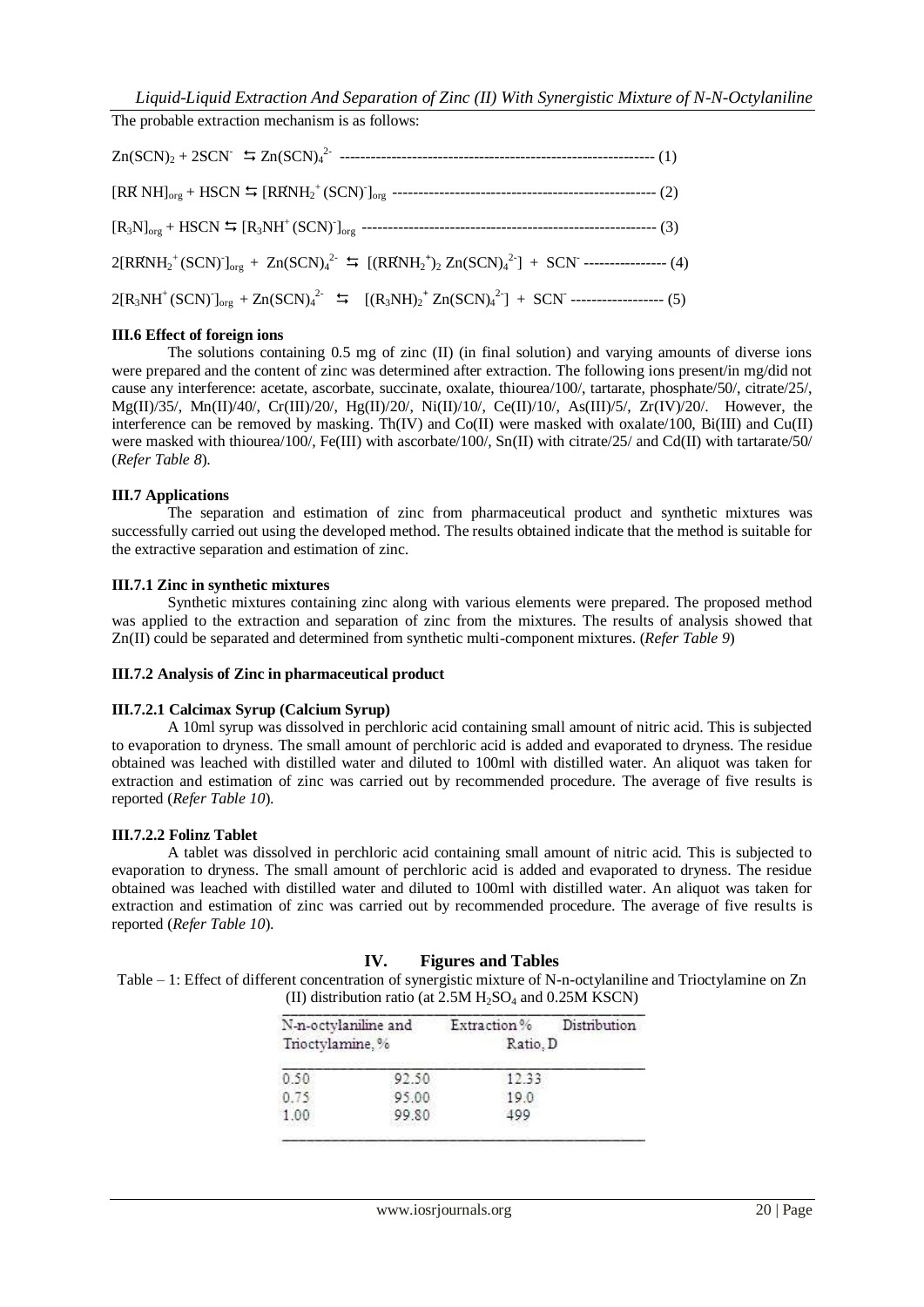| KSCN, M  | Extraction% | Distribution |
|----------|-------------|--------------|
| Ratio, D |             |              |
| 0.01     | 67.50       | 2.0769       |
| 0.03     | 77.50       | 3.4444       |
| 0.05     | 80.00       | 4.0000       |
| 0.07     | 85.00       | 5.6667       |
| 0.10     | 92.50       | 12.3333      |
| 0.13     | 95.00       | 19.0000      |
| 0.15     | 96.25       | 25.6667      |
| 0.17     | 99.80       | 499          |
| 0.20     | 99.80       | 499          |
| 0.25     | 99.80       | 499          |
| 0.30     | 99.80       | 499          |
| 0.35     | 99.80       | 499          |
| 0.40     | 97.50       | 39,0000      |
| 0.45     | 95.00       | 19,0000      |
| 0.50     | 95.00       | 19,0000      |
| 0.70     | 95.00       | 19,0000      |
| 1.00     | 95.00       | 19,0000      |
| 1.50     | 95.00       | 19,0000      |
| 2.00     | 95.00       | 19,0000      |

Table – 2: Effect of different concentration of potassium thiocyanate on distribution of Zn (II) (at 1.0 % synergistic mixture of N-n-octylaniline and Trioctylamine in xylene) keeping 2.5M Sulphuric acid constant.

Table – 3: Effect of different concentration of sulphuric acid on distribution of Zn (II) (at 1.0 % synergistic mixture of N-n-octylaniline and Trioctylamine in xylene) keeping 0.25M potassium thiocyanate constant.

| $H_2SO_4$ , M<br>Ratio, D | Extraction % | Distribution |
|---------------------------|--------------|--------------|
| 0.10                      | 87.5         | 7.0000       |
| 0.50                      | 90.00        | 9.0000       |
| 1.00                      | 92.50        | 12.3333      |
| 1.50                      | 95.00        | 19,0000      |
| 2.00                      | 97.50        | 39,0000      |
| 2.50                      | 99.80        | 499          |
| 3.00                      | 99.80        | 499          |
| 3.50                      | 99.80        | 499          |
| 4.00                      | 97.50        | 39.0000      |
| 4.50                      | 95.00        | 19,0000      |
| 5.00                      | 92.50        | 12.3333      |
| 5.50                      | 90.00        | 9.0000       |
| 6.00                      | 87.50        | 7,0000       |
| 6.50                      | 85.00        | 5.6667       |
| 7.00                      | 82.50        | 4.7143       |

Table – 4: Effect of variation in the concentration of amines in the synergistic mixture on the Zn (II) extraction (Concentration of Trioctylamine = 0.50%)

| N-n-octylaniline, % |       | % Extraction |
|---------------------|-------|--------------|
| 0.1                 | 90.00 |              |
| 0.2                 | 92.50 |              |
| 0.3                 | 95.00 |              |
| 0.4                 | 97.50 |              |
| 0.5                 | 99.80 |              |
| 0.6                 | 97.50 |              |
| 0.7                 | 95.00 |              |
| 0.8                 | 92.50 |              |
| 0.9                 | 90.00 |              |
| 1.0                 | 87.50 |              |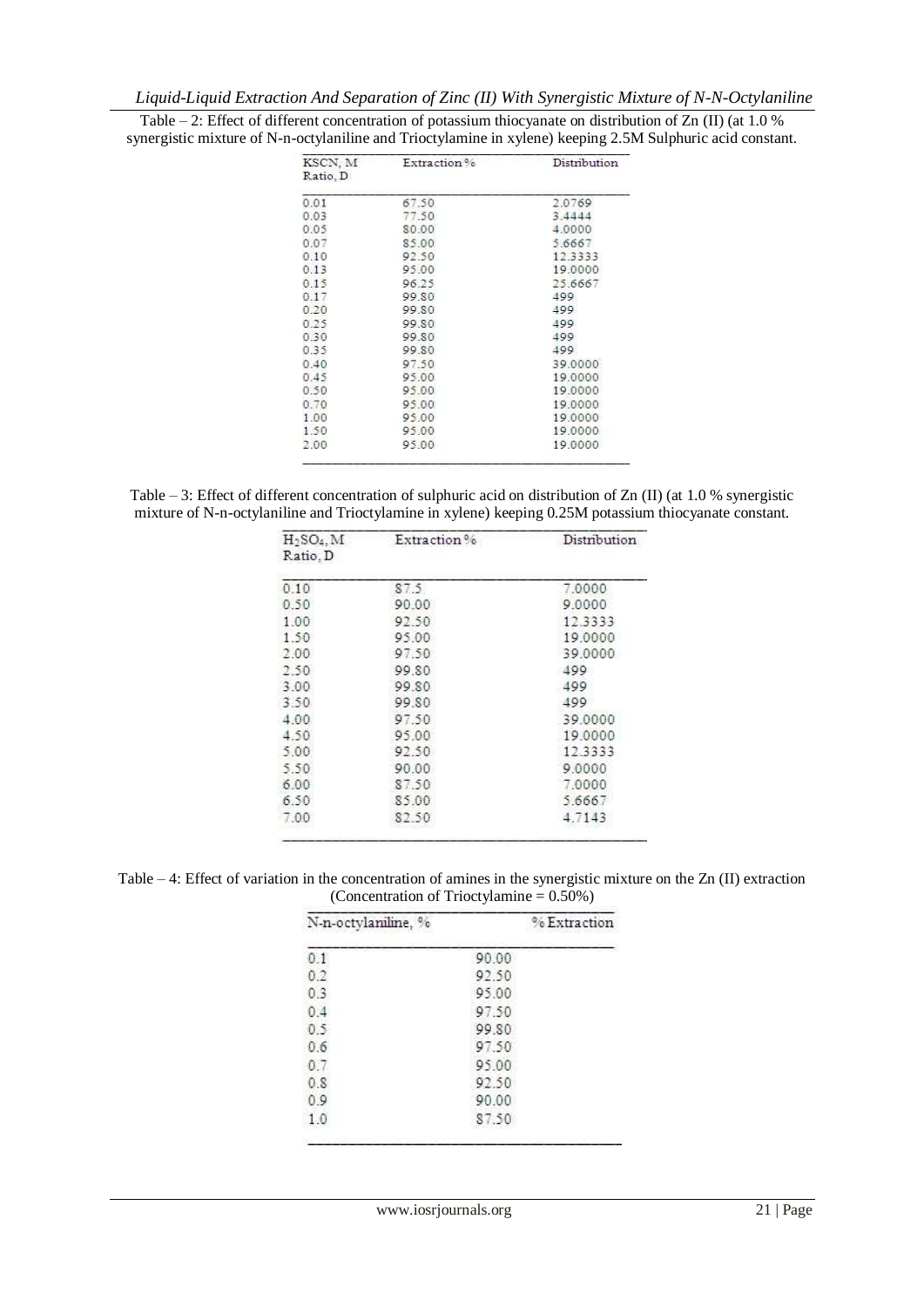| Table $-5$ : Effect of variation in the concentration of amines in the synergistic mixture on the Zn (II) extraction |  |
|----------------------------------------------------------------------------------------------------------------------|--|
| (Concentration of N-n-octylaniline $= 0.50\%$ )                                                                      |  |

| Trioctylamine.% | % Extraction |
|-----------------|--------------|
| 0.1             | 87.50        |
| 0.2             | 90.00        |
| 03              | 95.00        |
| 0.4             | 97.50        |
| 0.5             | 99.80        |
| 06              | 95.00        |
| 0.7             | 90.00        |
| 0S              | 85.00        |
| 0.9             | 80.00        |
| 1.0             | 75.00        |

Table - 6: Effects of various diluents on extraction of zinc (II)<br>Diluent's Extraction % Distribution Ratio, D

| Xvlene                | 99.80 | -99     |
|-----------------------|-------|---------|
| Carbon tetra chloride | 99.80 | 499     |
| Benzene               | 99.80 | 499     |
| Toluene               | 99.50 | 199     |
| Chloroform            | 95.50 | 21.2222 |
| Nitrobenzene          | 40.50 | 0.6807  |

Table - 7: Enrichment study

| % Extraction |  |
|--------------|--|
| 99.80        |  |
| 99.80        |  |
| 99.80        |  |
| 97.50        |  |
| 95.00        |  |
| 92.50        |  |
|              |  |

|  |  | Table - 8: Effect of diverse ions |  |
|--|--|-----------------------------------|--|
|  |  |                                   |  |

| Diverse ions<br>æ≆      | Added as                                                 |               | Tolerance Limit.        |
|-------------------------|----------------------------------------------------------|---------------|-------------------------|
| Mn (III)                | MnSO <sub>4</sub> .7H <sub>2</sub> O                     | 40.           |                         |
| Me(II)<br>$Cr$ (III)    | MgSO <sub>4</sub> .7H <sub>2</sub> O<br>$CrCl3$ . $6H2O$ | 35.<br>20     |                         |
| $Cu$ $(II)^*$           | CuSO <sub>a</sub>                                        | 20            |                         |
| H <sub>g</sub> (II)     | HgCl <sub>2</sub>                                        | 20            |                         |
| $Zr$ (IV)               | $ZtQ(NO3)$ , H <sub>2</sub> O                            | 20            |                         |
| $Cd$ $(II)$ *           | CdCL,                                                    | 10            |                         |
| Ce (IV)                 | CeSO <sub>4</sub>                                        | 10.           |                         |
| $Fe (III)^*$            | $FeCl1$ . $6H2O$                                         | 10            |                         |
| $\rm N_{\rm I}(\rm II)$ | NiSO.                                                    |               | nees<br>10              |
| $A1$ $(HI)$             | AIC1, 6H, O                                              |               |                         |
| As (III)                | As. O.                                                   | s<br>S        |                         |
| Ba(II)                  | Ba(NO3)2.4H2O                                            |               | 5.                      |
| $Bi(III)^*$             | BiCl <sub>3</sub>                                        | 5             |                         |
| Ca(II)                  | CaCl., 6H, O                                             |               | $\overline{\mathbf{5}}$ |
| $Co$ $(II)^*$           | $Co(NO3)2$ .6H <sub>2</sub> O                            |               |                         |
| $Sb$ $(III)$            | SbCl <sub>1</sub>                                        | <b>MANDIN</b> |                         |
| $Sn(\Pi)^*$             | SnCl <sub>2</sub>                                        |               |                         |
| $Th(IV)^*$              | $Th(NO_1)$ , $5H_2O$                                     |               |                         |
| $Ti({\rm IV})$          | TiCL                                                     |               |                         |
| Acetate                 | Sodium acetate                                           | 100           |                         |
| Ascorbate               | Ascorbic acid                                            |               | 100                     |
| Oxalate                 | Oxalic acid                                              | 100           |                         |
| Succinate               | Sodium succinate                                         |               | 100                     |
| Thiourea                | Thioursa                                                 |               | 100                     |
| Phosphate               | Dissodium hydrogen                                       |               | 50                      |
| Phosphate               |                                                          |               |                         |
| Tartarate               | Tartaric acid                                            |               | 50.                     |
| Citrate                 | Citric acid                                              | 25            |                         |

(\* Masked)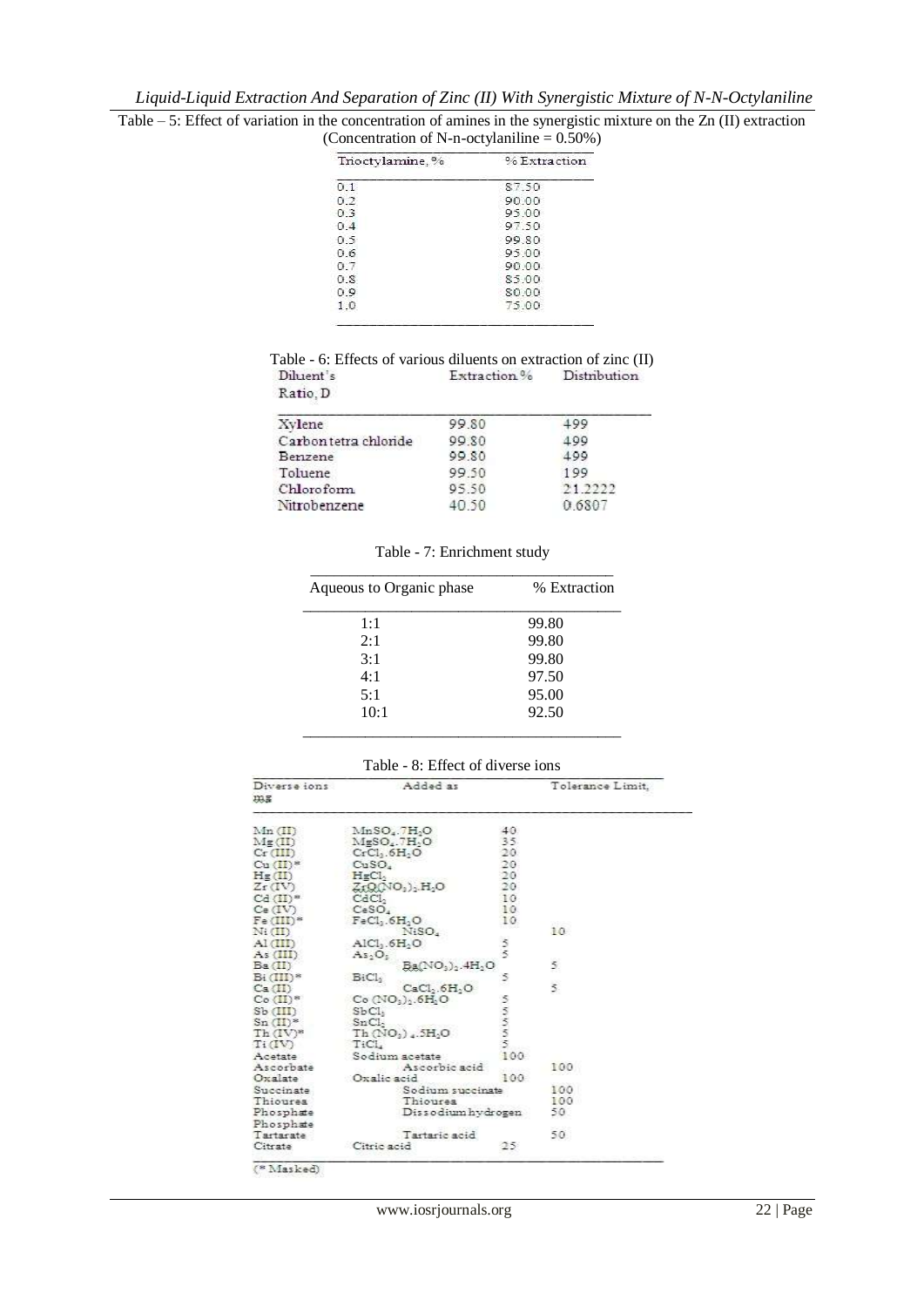| Composition of mixture, mg              | Extraction % |  |
|-----------------------------------------|--------------|--|
| $Cr(III)=2, Zn(II)=0.5, Cd(II)=2$       | 99.80        |  |
| Mn(II)=2, Zn(II)=0.5, As(III)=2         | 99.80        |  |
| Mg(II)=5, Zn(II)=0.5, Ce(IV)=5          | 99.80        |  |
| Zr(IV)=2, Zn(II)=0.5, Fe(III)=2         | 97.50        |  |
| $Hg(II)=5$ , $Zn(II)=0.5$ , $Bi(III)=5$ | 97.50        |  |

*Liquid-Liquid Extraction And Separation of Zinc (II) With Synergistic Mixture of N-N-Octylaniline*  Table - 9: Analysis of Zn (II) from the synthetic mixture

|  |  | Table – 10: Analysis of pharmaceutical samples |  |
|--|--|------------------------------------------------|--|
|  |  |                                                |  |

| Sample Manufacturer                |                             | Composition<br>zinc certified                                                                                                                                                                  | Amount of<br>proposed method | Amount of zinc by |  |
|------------------------------------|-----------------------------|------------------------------------------------------------------------------------------------------------------------------------------------------------------------------------------------|------------------------------|-------------------|--|
| Calcimax<br>Syrup                  | Meyer Organics<br>Pvt. Ltd. | Calcium carbonate<br>IP 625mg $\approx$ Ca = 250mg<br>Magnesium hydroxide<br>IP 180mg $\approx$ Mg = 75mg<br>Zinc glucomate<br>USP 14mg $\approx$ Zn = 2mg<br>Vitamin D <sub>3</sub> IP 200 IU | $2.00$ mg                    | 1.99mg            |  |
| Folinz                             | Apex Laboratories<br>Ltd.   | Zinc sulphate<br>Monohydrate                                                                                                                                                                   | 20.03mg                      | 19.99mg           |  |
| USP 55mg $\approx$ Zn =<br>20.03mg |                             | Folic Acid IP 5mg                                                                                                                                                                              |                              |                   |  |

\_\_\_\_\_\_\_\_\_\_\_\_\_\_\_\_\_\_\_\_\_\_\_\_\_\_\_\_\_\_\_\_\_\_\_\_\_\_\_\_\_\_\_\_\_\_\_\_\_\_\_\_\_\_\_\_\_\_\_\_\_\_\_\_\_\_\_\_\_\_\_\_\_\_\_\_\_\_\_\_\_\_\_\_\_\_\_\_\_\_



Fig. 1: Extraction behavior of Zinc (II) with 1% synergistic mixture of N-n-octylaniline and Trioctylamine in xylene as a function of thiocyanate at 2.5M sulphuric acid.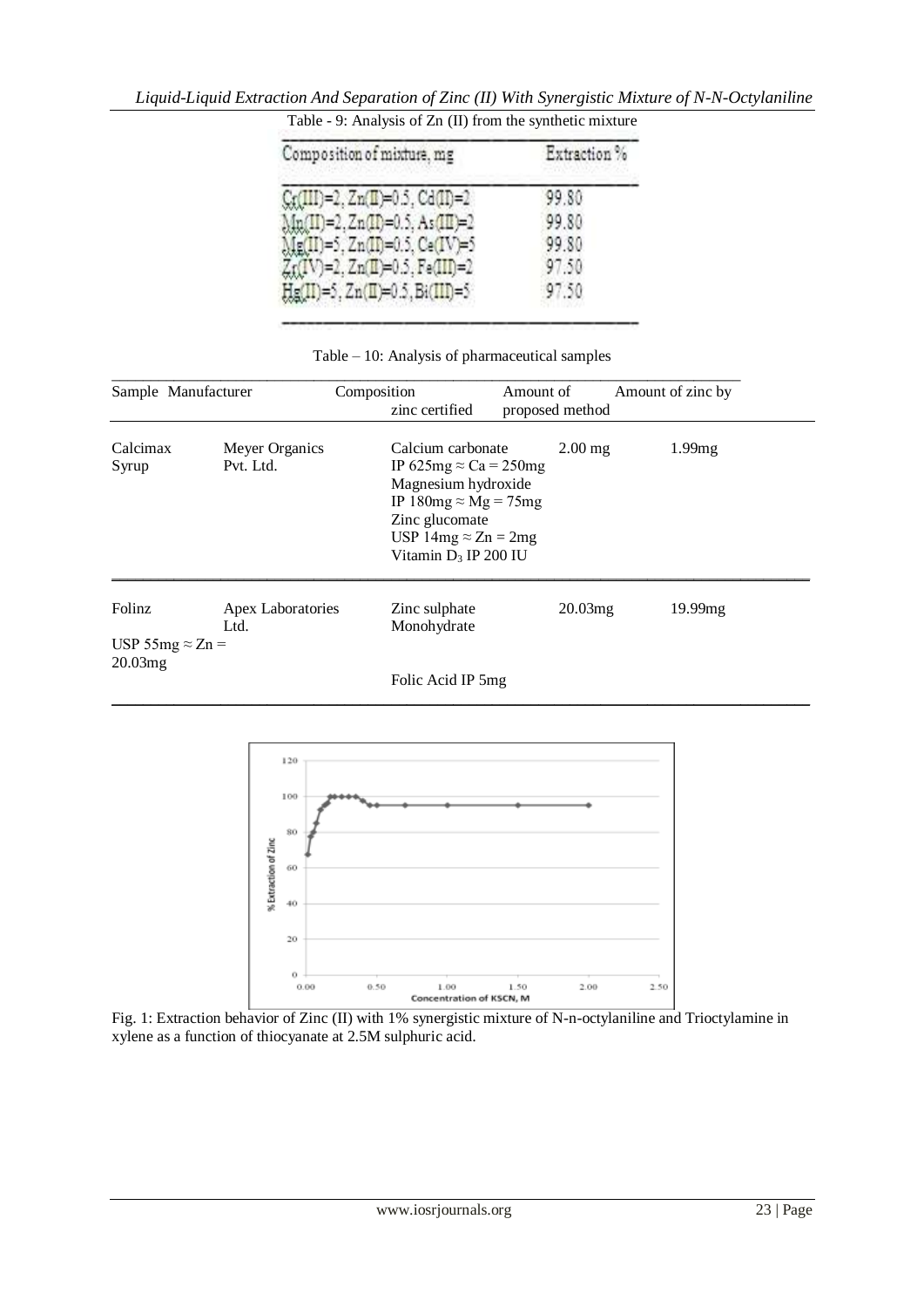

Fig. 2: Extraction behavior of Zinc (II) with synergistic mixture of N-n-octylaniline and Trioctylamine in xylene as a function of concentration of sulphuric acid at 0.25M potassium thiocyanate.



Fig. 3: Extraction behavior of Zinc (II) at fixed concentration of N-n-octylaniline (0.5%), by varying the concentration of Trioctylamine (TOA).



Fig. 4: Extraction behavior of Zinc (II) at fixed concentration of Trioctylamine (TOA) (0.5%), by varying the concentration of N-n-octylaniline.